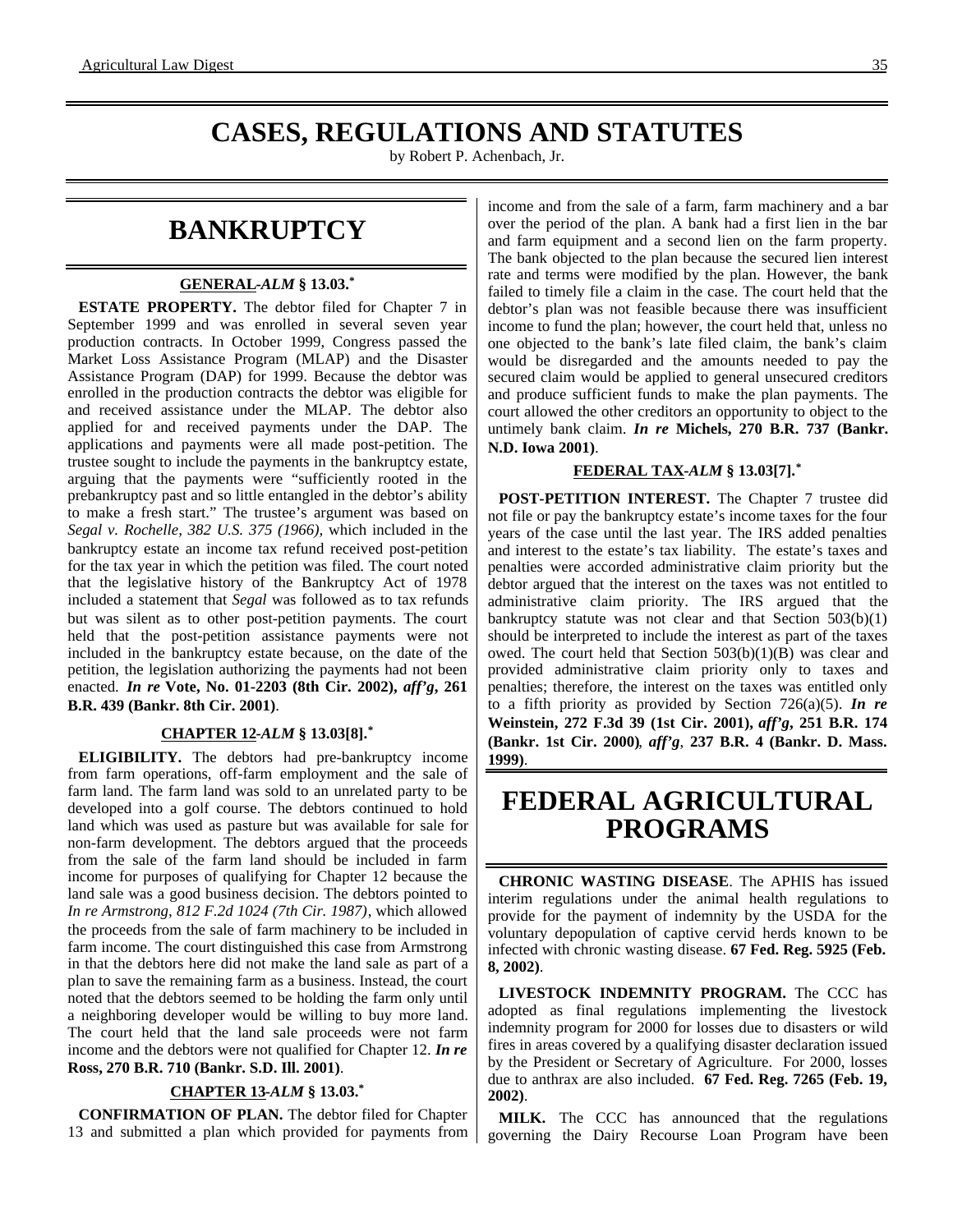removed from the Code of Federal Regulations because the program's authorizing legislation was repealed by Section 772 of the Agriculture, Rural Development, Food and Drug Administration, and Related Agencies Appropriations Act, 2002, Pub. L. 107-76. **67 Fed. Reg. 7056 (Feb. 15, 2002)**.

**PERISHABLE AGRICULTURAL COMMODITIES ACT**. The plaintiff had its PACA license suspended for failing to provide documents and the plaintiff sought a stay of the suspension pending judicial review. The USDA argued that the court did not have jurisdiction to hear the case because (1) the petition for appeal was faxed to the USDA by the court and not mailed, as required by 28 U.S.C. § 2344 and (2) no final administrative decision had been made. The court found that the petition was mailed and faxed by the clerk of the court because the anthrax incident had caused significant delays in mail sent to governmental agencies. The court noted that it was frivolous for the USDA to complain about the use of a faster, more secure method of sending the petition. The court also found that the USDA suspension order was a final decision because the order had a lasting and continuous effect with no other recourse to the plaintiff but a judicial review. The USDA also argued that a stay was not necessary because the plaintiff was no longer in business, based on the testimony of a USDA auditor who visited the business. The plaintiff charged the auditor with perjury because the plaintiff had moved its business premises and the auditor and other USDA agents had visited the plaintiff's new location several times before the auditor claimed to have visited the closed business. The court held that there was sufficient evidence to demonstrate that the plaintiff was still in business and would be harmed by the license suspension. The court granted the stay pending review of the suspension order because the plaintiff had a good chance of success in overturning the suspension order since (1) the USDA did not provide any notice or hearing by an uninvolved party, such as an administrative judge, on the matter before suspending the license, and (2) the suspension was perpetual instead of the for 90 days as required by statute. **Fine Foods, Inc. v. U.S.D.A., 274 F.3d 1137 (7th Cir. 2001)**.

**TUBERCULOSIS**. The APHIS has issued interim regulations amending the regulations regarding the payment of indemnity for animals destroyed because of bovine tuberculosis to provide that the APHIS will pay owners of the animals an indemnity equal to the difference between the net salvage received and the appraised value of the animals destroyed, up to \$3,000 per animal. **67 Fed. Reg. 7583 (Feb. 20, 2002)**.

# **FEDERAL ESTATE AND GIFT TAX**

**VALUATION OF STOCK**. The decedent's estate included stock in a closely-held corporation. The stock was preferred stock subject to a redemption agreement at over \$1,000 per share plus interest if the redemption occurred after specified dates. The estate valued the stock at book value, \$10 per share, but the stock was redeemed under the redemption agreement a

year after the decedent's death at \$1,000 plus interest. The Tax Court held that the redemption was relevant to the value of the stock at the decedent's date of death because the redemption was foreseeable and the corporation had sufficient funds to make the redemption on the date of the decedent's death. The Tax Court, however, allowed a 4 percent discount to the value of the stock as a "reasonable discount" for a potential purchaser. The appellate court remanded the case on this issue for the Tax Court to provide an explanation for the choice of a 4 percent valuation discount. **Estate of Trompeter v. Comm'r, 2002-1 U.S. Tax Cas. (CCH) ¶ 60,428 (9th Cir. 2002),** *rev'g and rem'g***, T.C. Memo. 1998-35**.

# **FEDERAL INCOME TAXATION**

**BUSINESS EXPENSES**. The IRS has announced its acquiescence in the following case. The taxpayer was a corporation which owned a jet. The corporation allowed its corporate officers to use the jet for personal purposes. The officers included the value of the use of the jet in their gross income and the taxpayer claimed the expenses for maintaining and using the jet as business deductions. The IRS argued that, under I.R.C.  $\frac{8}{9}$  274(a)(1), the business deductions were not allowed because the aircraft was a facility used for entertainment. Thus, the taxpayer would be allowed a deduction only for the amounts determined to be deductible as compensation to the officers. The taxpayer argued that I.R.C. §  $274(e)(2)$  provided an exception to section  $274(a)(1)$  because the officers included the value of the flights as compensation. The court agreed with the taxpayer and allowed the deductions for the maintenance and use of the jet. **Sutherland Lumber-Southwest, Inc. v. Comm'r, 2001-2 U.S. Tax Cas. (CCH) ¶ 50,503 (8th Cir. 2001),** *acq***., AOD/CC-2002-02**.

The taxpayer owned a multiple unit residential rental property and claimed deductions related to the operation of the property, The court allowed the deductions to the extent the taxpayer provided written and other evidence to substantiate the expenses and disallowed all deduction for unsubstantiated expenses. **Shelton v. Comm'r, T.C. Summary Op. 2002-9.**

**CAPITAL EXPENSES**. The IRS has issued guidance that impact fees incurred by real property developers in connection with the construction of a new residential rental building are indirect costs that, pursuant to I.R.C. §§ 263(a), 263A, should be capitalized and added to the basis of buildings constructed. Accordingly, developers and operators of low-income housing may include such fees in the computation of the low-income housing credit. **Rev. Rul. 2002-9, I.R.B. 2002-10**.

### **CORPORATIONS-ALM § 4.02[14]. \***

GOLDEN PARACHUTE PAYMENTS. The IRS has issued proposed regulations relating to golden parachute payments under I.R.C. § 280G, effective for payments that are contingent on a change in ownership or control occurring on or after January 1, 2004. Taxpayers may rely on regulations proposed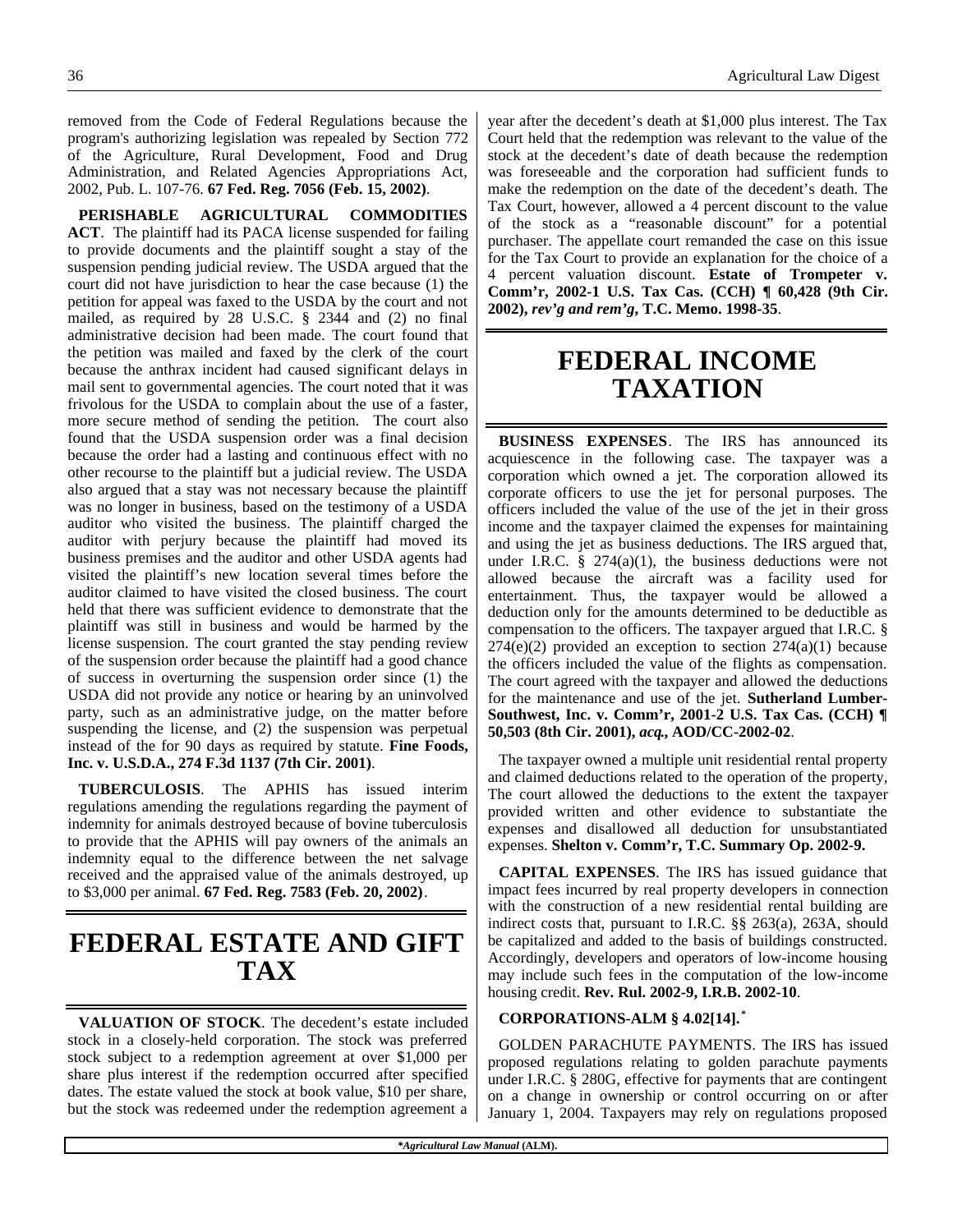on May 5, 1989, for any payment contingent on a change in ownership or control that occurs prior to January 1, 2004. **Rev. Proc. 2002-13, I.R.B. 2002-\_\_**.

SHAM CORPORATIONS. The taxpayer was an accountant who had established 13 corporations through which the taxpayer funneled much of the taxpayer's income which was not reported on the taxpayer's income tax returns. The court held that the corporations were shams and would be disregarded for income tax purposes because (1) the taxpayer used false EINs when forming the corporations; (2) the 13 corporations did not follow any corporate formalities such as maintaining books and records, issuing stock, holding annual meetings, electing officers, or issuing financial statements; (3) the corporations did not have employees, paid no salaries or dividends, did not conduct any legitimate business, and did not file tax returns; (4) the taxpayer did not treat the 13 corporations as separate business entities; and (5) the taxpayer often lent money from one corporate account and deposited repayments for that loan in other corporate accounts. **Wapnick v. Comm'r, T.C. Memo. 2002-45**.

**COURT AWARDS AND SETTLEMENTS-ALM § 4.02[14]**. The taxpayer had filed a sexual harassment suit against an employer and received a judgment for back pay, front pay, pension benefits, attorneys' fees and court costs. Under the taxpayer's legal fee arrangement with the taxpayer's lawyers, about one-half of the award was paid to the taxpayer's attorneys. The court held that all of the judgment was included in the taxpayer's income because none of the award was for personal injuries. The taxpayer could not exclude the attorneys' fees from income, because the attorneys did not have a property interest in the fee portion of the award. The taxpayer, however, could claim the fees as a miscellaneous deduction. **Hukkanen-Campbell v. Comm'r, 274 F.3d 1312 (10th Cir. 2001),** *aff'g***, T.C. Memo. 2000-180**.

**DISASTER PAYMENTS**. On February 6, 2002, the President determined that certain areas in Kansas were eligible for assistance under the Disaster Relief and Emergency Assistance Act, 42 U.S.C. § 5121, as a result of a severe ice storm on January 29, 2002. **FEMA-1402-DR**. On February 6, 2002, the President determined that certain areas in Missouri were eligible for assistance under the Act as a result of severe ice storms on January 29, 2002. **FEMA-1403-DR**. On January 24, 2002, the President determined that certain areas in Arkansas were eligible for assistance under the Act as a result of severe storms and flooding on December 15, 2001. **FEMA-1400-DR**. On February 1, 2002, the President determined that certain areas in Oklahoma were eligible for assistance under the Act as a result of severe ice storms on January 30, 2002. **FEMA-1401-DR**. Accordingly, a taxpayer who sustained a loss attributable to the disasters may deduct the loss on his or her 2001 federal income tax return.

**EMPLOYEE BENEFITS.** The IRS has announced that, consistent with prior practice, the IRS will not assert that any taxpayer has understated a federal tax liability by reason of the receipt or personal use of frequent flyer miles or other in-kind promotional benefits attributable to the taxpayer's business or official travel. However, the IRS also stated that any future guidance on the taxability of these benefits will be applied prospectively. The IRS also stated that this relief did not apply to travel or other promotional benefits that are converted to cash, to compensation that is paid in the form of travel or other promotional benefits, or in other circumstances where these benefits are used for tax avoidance purposes. **Ann. 2002-18, I.R.B. 2002-\_\_**.

**INVOLUNTARY CONVERSION**. The taxpayer was a wood products manufacturer which owned timber forests. Some of the timber was damaged by storms, fires and insects. The plaintiff salvaged the damaged trees by removing them and processing them into wood products. The plaintiff sought to defer, under I.R.C. § 1033, only that portion of the gain attributable to the difference between its basis and the fair market value of the damaged trees as of the time its salvage of them began; that is, the value the taxpayer contended would have been recognized if it had sold the damaged trees on the open market instead of further processing and/or milling the damaged trees into finished products. The IRS argued that no involuntary conversion occurred because the trees were processed the same as undamaged trees. The court held that the taxpayer was eligible for the Section 1033 deferral because the taxpayer was forced to harvest, salvage and process the trees before the normal time. The court stated that the taxpayer's situation was indistinguishable from the circumstances set forth in *Rev. Rul. 80-175, 1980-2 C.B. 230*, where the taxpayer's trees were felled by a hurricane. The court held that the fact that the damage was sufficiently partial so as to result in a substantial amount of deferral was not a reason, under the statute, to deny relief. **Willamette Industries, Inc. v. Comm'r, 118 T.C. No. 7 (2002)**.

**LEGAL FEES**. The taxpayer corporation claimed a deduction for legal fees paid for the criminal defense of the corporation's sole shareholder who was charged with conspiracy to evade the taxes owed by another taxpayer. The court held that the legal fees were not deductible because the legal fees were not paid for the protection of the corporation or paid for matters relating to the business of the corporation. **Capital Video Corp. v. Comm'r, T.C. Memo. 2002-40**.

**RETURNS**. The IRS has announced that errors related to a new line on the basic income tax forms may delay refunds by a week or more for taxpayers filing incorrect returns. A credit is claimed on line 47 of Form 1040, line 30 of Form 1040A and line 7 of Form 1040EZ. The credit is for taxpayers who *did not* get the maximum benefit from the 2001 advance payments, and whose 2001 income or tax amounts qualify them for an additional amount. Taxpayers who received the limit for their filing status should leave this credit line blank. The maximum amounts are: \$300 for a single person or a married person filing separately; \$500 for a head of household; and \$600 for a married couple filing jointly or a qualifying widow or widower. The main errors taxpayers make on the rate reduction credit line are: entering the advance payment amount, when the line should be blank because the taxpayer has already received the maximum benefit; entering a credit amount, when the line should be blank because the taxpayer is a dependent; leaving the line blank, when the taxpayer actually qualifies for the credit; or figuring the credit amount incorrectly. The IRS is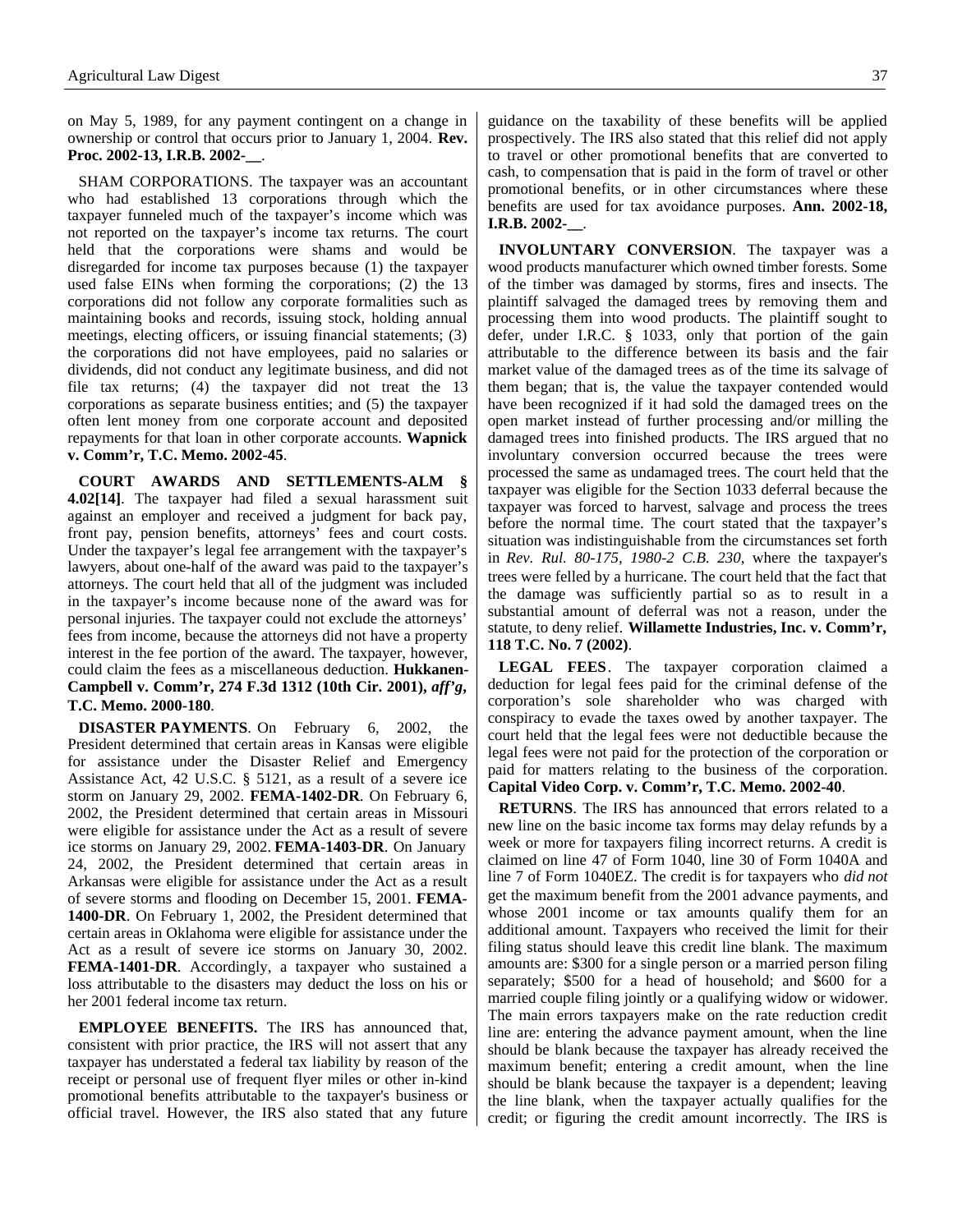advising taxpayers that, if an error related to this credit has been made, the taxpayer should not file an amended return until after the IRS processes the original return. The IRS is rejecting e-filed returns that show the advance payment amount on this line or that show a dependent claiming the credit, so that the taxpayer or return preparer may quickly fix the problem and transmit a corrected return. **IR-2002-19.**

#### **SAFE HARBOR INTEREST RATES March 2002**

|                                 |      | Annual Semi-annual | <b>Ouarterly</b> | Monthly |  |
|---------------------------------|------|--------------------|------------------|---------|--|
| <b>Short-term</b>               |      |                    |                  |         |  |
| <b>AFR</b>                      | 2.69 | 2.67               | 2.66             | 2.66    |  |
| 110 percent AFR                 | 2.96 | 2.94               | 2.93             | 2.92    |  |
| 120 percent AFR                 | 3.23 | 3.20               | 3.19             | 3.18    |  |
| Mid-term                        |      |                    |                  |         |  |
| <b>AFR</b>                      | 4.52 | 4.47               | 4.45             | 4.43    |  |
| 110 percent AFR                 | 4.98 | 4.92               | 4.89             | 4.87    |  |
| 120 percent AFR                 | 5.43 | 5.36               | 5.32             | 5.30    |  |
| Long-term                       |      |                    |                  |         |  |
| <b>AFR</b>                      | 5.48 | 5.41               | 5.37             | 5.35    |  |
| 110 percent AFR                 | 6.04 | 5.95               | 5.91             | 5.88    |  |
| 120 percent AFR                 | 6.60 | 6.49               | 6.44             | 6.40    |  |
| Rev. Rul. 2002-10, I.R.B. 2002- |      |                    |                  |         |  |

**SELF-EMPLOYMENT INCOME**. The taxpayers, husband and wife, retired from farming in 1988 and entered into a rental agreement with their sons to farm the property with the taxpayers and sons sharing profits and expenses equally. The taxpayers became members of a local agricultural cooperative by purchasing common stock in the cooperative and entering into production and marketing agreements with the cooperative. The agreements required the taxpayers to either deliver a certain amount of corn each year or to purchase corn from the cooperative pool of excess corn as a substitute. In return for petitioners' meeting their production and delivery obligations, the cooperative was obligated under the agreement to pay the taxpayers: (1) at least 80 percent of the loan value per bushel of corn delivered by each petitioner; (2) a storage fee and interest in some cases; (3) an additional payment ("value-added payment") for value added to the corn as a result of its processing and as further compensation for corn delivered by the taxpayers, if the cooperative determined that such a payment was warranted after calculating the net proceeds from all of its operations for the processing year and if the cooperative's lenders approved; and (4) payments from the cooperative's earnings as patronage dividends in accordance with the cooperative's bylaws. The taxpayers reported the value-added payments as capital gain income, which was not included in self-employment income. The IRS argued that the value-added payments were income from a trade or business and were liable for self-employment taxes. The taxpayers argued that the value-added payments were either investment income attributed to their common stock ownership or dividends from the stock, neither of which were selfemployment income. Initially, the parties agreed that the rental of the farm to the sons was not a trade or business and the income from the farm was not self-employment income. The IRS argued that the taxpayers' involvement with the cooperative was sufficient to qualify as a trade or business in that the cooperative's actions as agents for the taxpayers could be attributed to the taxpayers. The court held that the cooperative did not function as the taxpayers' agent and that the taxpayers, although retired from active farming, continued to be active in dealing in corn through the cooperative. The court also noted that the cooperative form of business did not create an agency relationship with the members. The court held that the value-added payments resulted from the business of the taxpayers of acquiring and selling corn. The court also held that the exclusions of I.R.C.  $\S$  1402(a)(2) (dividends) or 1402(a)(3) (capital assets) did not apply to exclude the income from selfemployment tax. **Bot v. Comm'r, 118 T.C. No. 8 (2002)**.

**TAX SHELTERS.** The taxpayer, an orthopedic surgeon, invested in a partnership which developed and operated jojoba farms. The taxpayer claimed tax losses more than double the initial investment in the first tax year and additional losses in following years. The losses were disallowed because the partnership was held to be a sham tax shelter. The issues in this case were whether the taxpayer was liable for the negligence component of the accuracy-related penalty and whether the IRS should have waived the understatement of tax component of the accuracy-related penalty. The court ruled that it was unreasonable for the taxpayer to not have sought expert tax advice before claiming substantial and accelerated tax losses more than double the initial investment. The taxpayer also failed to provide any substantial authority for their claim of losses. **Welch v. Comm'r, T.C. Memo. 2002-39**.

**TRAVEL EXPENSES**. The taxpayer claimed travel expenses for travel between the taxpayer's parents' home in Wisconsin and Chicago where the taxpayer performed with a band or traveled to other cities to perform with that band. The court held that the taxpayer's city of residence was Chicago because the taxpayer spent more time there and lived in Wisconsin only part time to save money. The taxpayer was allowed travel expense deductions for costs incurred while traveling with the band outside of Chicago. **Bjornstad v. Comm'r, T.C. Memo. 2002-47**.

# **PRODUCTS LIABILITY**

**DAIRY COW.** The plaintiff purchased 115 diary cows from the defendant. Under Wash. Stat. § 16-86-015, the cows were required to be tested for brucellosis within 30 days of transfer. The cows were tested before delivery and one cow tested "suspect" for brucellosis twice and was slaughtered. The carcass, however, was tested as free of infection. The remaining cows were delivered more than 30 days later and were re-tested as required by the statute. Again, one cow tested as a reactor and was slaughtered, with the carcass testing as free of infection. The herd was quarantined for four months until the carcass was tested as infection free. The plaintiff sued the defendant for negligence, breach of the implied warranty of fitness for a particular purpose, strict liability and violation of the Consumer Protection Act. The defendant sought to dismiss the claims in tort as barred by the economic loss rule which allows only contract actions involving losses resulting from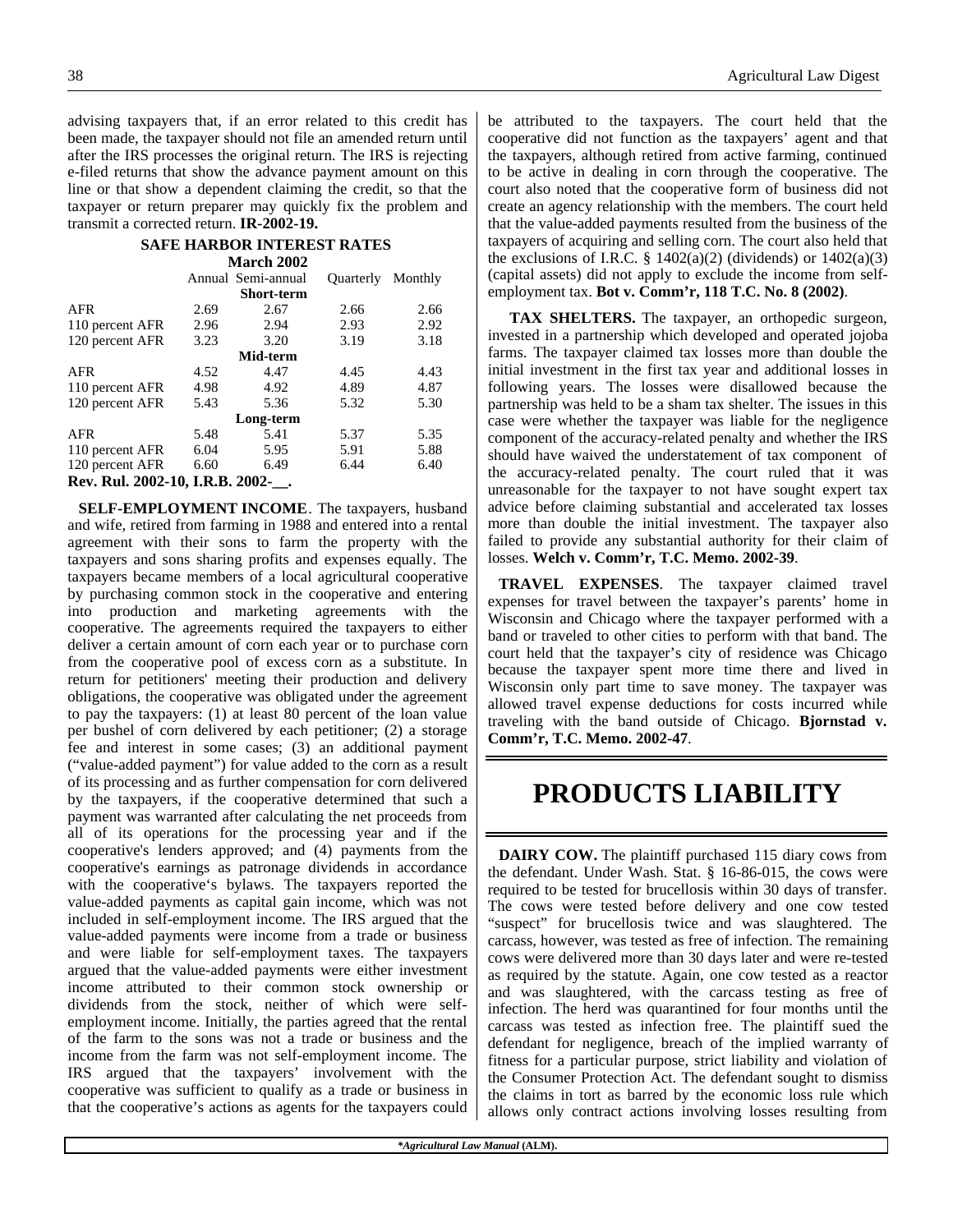commercial agreements or contracts. The court held that claims in tort were prohibited if the losses arose out of transactions bargained for by commercial parties. The court held that the negligence and strict liability claims were properly dismissed by the trial court because the brucellosis testing was part of the commercial transaction and the damages, if any, were caused by the testing of the cows and not the cows themselves. **Hofstee v. Dow, 36 P.3d 1073 (Wash. Ct. App. 2001)**.

# **SECURED TRANSACTIONS**

**PRIORITY.** The debtor granted the plaintiff credit union a security interest in all cattle owned by the debtor, including after-acquired cattle. The cattle were pastured on land owned by one of the defendants. The debtor and the landowner agreed to allow the debtor to pasture the cattle free in exchange for the debtor's caring for the landowner's cattle on the same land. The debtor defaulted on the credit union loan and the cattle were sold, with the proceeds placed with the court until the priority of the interests of the various parties was determined. The landowner claimed an agister's lien for the value of the use of the pasture land. The court found that the landowner lived 300 miles from the pasture and did not ever take possession or control of the cattle nor did the landowner enter into any contract with the debtor for the care of the debtor's cattle. The court held that the landowner did not have an agister's lien or any other interest in the cattle. Another defendant had entered into a sales contract with the debtor to sell cattle to the debtor. The contract provided for installment payments to be made from the sales of the cattle. The defendant claimed that the transaction was a lease because the defendant retained the brand on the cattle. The court found that the parties had characterized the transaction as a sale and that the cattle carried brands of third parties; therefore, the transaction was a sale and the defendant had only an unperfected security interest in the cattle sold to the debtor. The defendant also argued that the defendant should recover at least the unpaid portion of the contract under equitable principles because the credit union would unjustly benefit from its security interest in the afteracquired cattle. The court acknowledged that equitable doctrines have been used to overcome the priority of security interest in the UCC, but held that the defendant had not demonstrated any sufficient equitable doctrine to overcome the credit union's perfect security interest in after-acquired property. **Daniels-Sheridan v. Bellanger, 36 P.3d 397 (Mont. 2001)**.

## **TRESPASS**

**TIMBER**. The defendant was hired to cut timber on land neighboring the plaintiff's land. One of the defendant's employees incorrectly determined the boundaries of the neighbor's land and included all of the plaintiff's timber in the timber to be cut. Although the defendant admitted cutting the wrong trees, the parties did not agree as to the value of the timber cut. After a jury trial, the jury determined that the defendant willfully and intentionally cut the trees with the intent to deprive the plaintiff of the plaintiff's property and determined the value of the trees cut. Because of this finding by the jury, the court trebled the damages as provided by state law. The defendant argued that the opinion of an expert witness as to the intent of the boundary marker employee was improperly ruled inadmissable. The court held that the jury had sufficient evidence to make that determination without the expert's testimony. The court noted that the employee testified that the boundary was marked without any use of a survey or measuring devices, either of which would have shown that the boundary was too large. The defendant also argued that the damage award was excessive because it exceeded the difference in the fair market value of the land before and after the cutting. The defendant noted that the damage award, before trebling, exceeded what the plaintiff paid for the land just two years before the cutting. The court upheld the damage award because the award was based on the appraisals provided by several experts and because the defendant failed to show how the fair market value of the land affected the value of the trees. **Auger Timber Co. v. Jiles, 56 S.W.3d 386 (Ark. Ct. App. 2001)**.

### **IN THE NEWS**

**LIKE-KIND EXCHANGES.** CCH reported on a seminar held February 20 in Washington, D.C. titled "Current Issues Under Section 1031: Tenants in Common and Undivided Fractional Interests." At the seminar, Deborah Harrington, attorney-advisor in the Treasury Department's Office of Tax Legislative Counsel said that the IRS will be providing guidance as to when a co-tenancy is not a partnership for purposes of the like-kind exchange rules. The IRS plans to allow taxpayers to request rulings as to whether a co-ownership interest is a partnership or not. **CCH NEWS-FEDERAL, 2002TAXDAY, 02/22/2002, Item #I.3**.

**NUISANCE**. Lawyers Weekly has reported that a judge in Sioux County, Iowa District Court has awarded \$100,000 for loss of value in a homestead after a corporate hog farm was built nearby. The plaintiffs had alleged that the company's 4,000-head hog farm near their home was a nuisance that attracted bugs and harmed their emotional and physical health. They had sought punitive and compensatory damages, as well as an injunction that could halt their farm's operations. The judge denied the injunction "since the award here made will adequately compensate the plaintiffs." The judge had previously ruled that the Iowa right-to-farm law was unconstitutional because large farms could interfere with the use of a neighboring property and right to seek compensation. **2002 LWUSA 150 (Feb. 18, 2002)**.